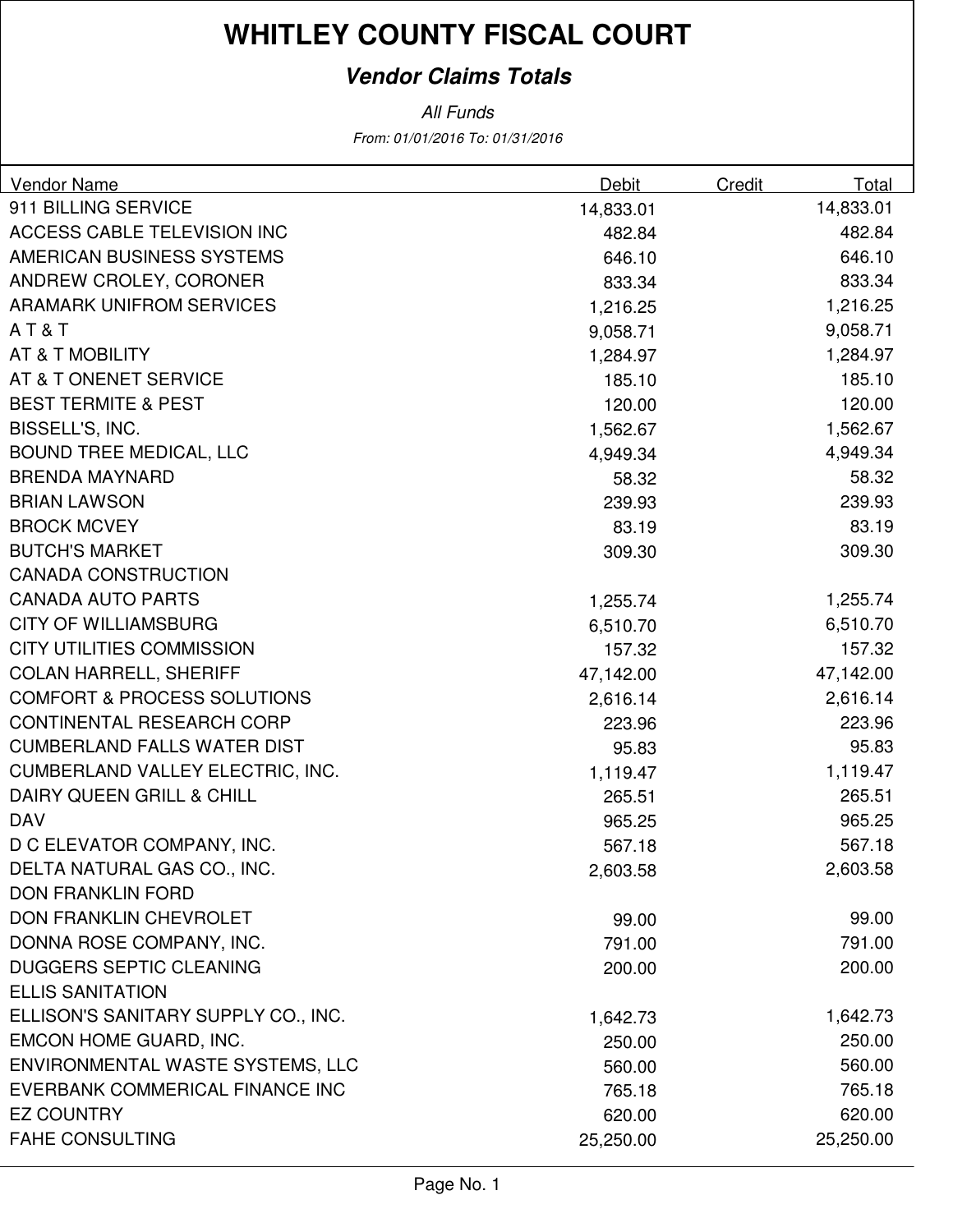### **Vendor Claims Totals**

From: 01/01/2016 To: 01/31/2016 All Funds

| <b>Vendor Name</b>                            | Debit     | Credit | Total     |
|-----------------------------------------------|-----------|--------|-----------|
| <b>FASTENAL COMPANY</b>                       | 95.61     |        | 95.61     |
| <b>FLEETONE</b>                               | 6,416.81  |        | 6,416.81  |
| G & C SUPPLY CO. INC.                         | 3,430.14  |        | 3,430.14  |
| <b>G &amp; E DRIVE-IN</b>                     | 270.00    |        | 270.00    |
| GOVERNMENT UTILITIES TECHNOLOGY               | 2,100.00  |        | 2,100.00  |
| <b>GRIFFIN GATE MARRIOTT RESORT &amp; SPA</b> | 1,016.24  |        | 1,016.24  |
| G & S TIRE INC.                               | 120.00    |        | 120.00    |
| <b>GUARDIAN INSURANCE</b>                     | 1,665.78  |        | 1,665.78  |
| <b>HARDEE'S</b>                               | 255.74    |        | 255.74    |
| HARLAN COUNTY DETENTION CENTER                | 868.00    |        | 868.00    |
| HAZARD FIRE & SAFETY CO LLC                   | 110.95    |        | 110.95    |
| HINKLE CONTRACTING COMPANY LLC                | 18,249.32 |        | 18,249.32 |
| <b>HOLSTON GASES</b>                          | 2,914.23  |        | 2,914.23  |
| <b>HOMETOWN IGA #57</b>                       | 774.67    |        | 774.67    |
| <b>JAMES JONES EXCAVATING</b>                 | 2,608.20  |        | 2,608.20  |
| <b>JEFFREY L. GRAY</b>                        | 15.00     |        | 15.00     |
| <b>JEFF PRICE</b>                             | 100.00    |        | 100.00    |
| <b>JENNIFER BRENNENSTHUL</b>                  | 89.27     |        | 89.27     |
| <b>JOE HILL ELECTRICAL</b>                    | 1,170.00  |        | 1,170.00  |
| JOHNNY WHEELS OF WILLIAMSBURG, INC            | 1,945.99  |        | 1,945.99  |
| <b>JUSTIN SILER</b>                           | 26.89     |        | 26.89     |
| K A C O ALL LINES FUND                        | 44,185.89 |        | 44,185.89 |
| <b>KACO LEASING TRUST</b>                     | 1,632.08  |        | 1,632.08  |
| KACO WORKERS COMPENSATION FUND                | 31,647.59 |        | 31,647.59 |
| <b>KCJEA</b>                                  | 1,150.00  |        | 1,150.00  |
| <b>KELLWELL FOOD MANAGEMENT</b>               | 36,830.92 |        | 36,830.92 |
| KU                                            | 11,833.07 |        | 11,833.07 |
| <b>KIMBELL MIDWEST</b>                        | 237.91    |        | 237.91    |
| KNOX COUNTY UTILITIES COMMISSION              | 213.08    |        | 213.08    |
| <b>KY SPRING WATER</b>                        | 233.00    |        | 233.00    |
| <b>KENTUCKY STATE TREASURER</b>               | 13,046.50 |        | 13,046.50 |
| LIDA J. POWERS                                | 668.31    |        | 668.31    |
| <b>LONDON RADIO SERVICE</b>                   | 1,948.75  |        | 1,948.75  |
| <b>LYKINS OIL COMPANY</b>                     | 8,422.48  |        | 8,422.48  |
| <b>MOORE MEDICAL</b>                          | 7,272.89  |        | 7,272.89  |
| <b>NEWS JOURNAL</b>                           | 197.88    |        | 197.88    |
| NEWTECH SYSTEMS, INC.                         | 360.00    |        | 360.00    |
| NI GOVERNMENT SERVICES, INC.                  | 78.93     |        | 78.93     |
| <b>NORVEX SUPPLY</b>                          | 669.28    |        | 669.28    |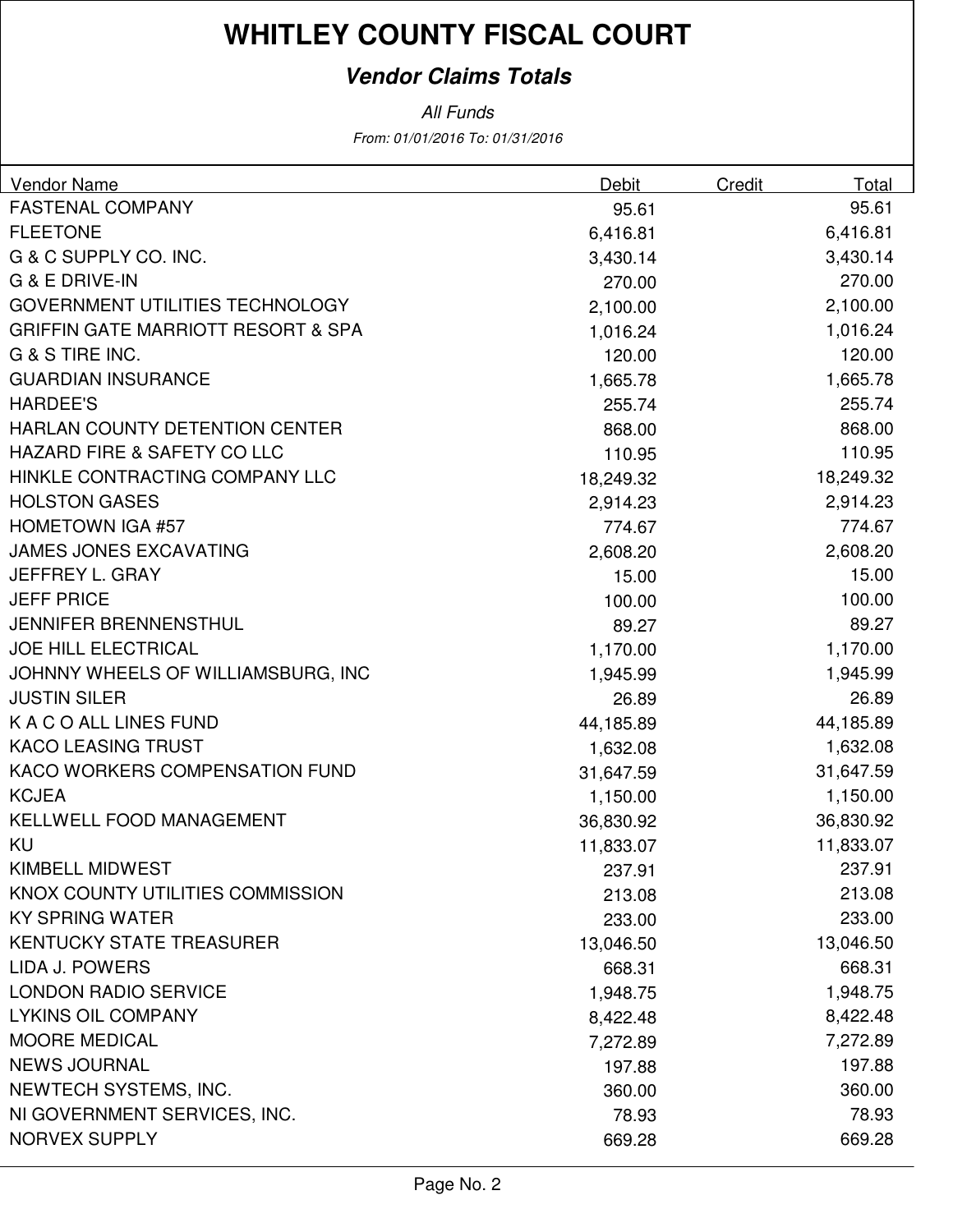### **Vendor Claims Totals**

From: 01/01/2016 To: 01/31/2016 All Funds

| <b>Vendor Name</b>                     | Debit      | Credit | Total      |
|----------------------------------------|------------|--------|------------|
| <b>OWENS AUTO PARTS</b>                | 6,010.00   |        | 6,010.00   |
| PRECISION SUPLICATING SOLUTIONS INC    | 113.30     |        | 113.30     |
| POFF CARTING SERVICE                   | 5,182.84   |        | 5,182.84   |
| PREFERRED LAB SERVICE                  | 700.00     |        | 700.00     |
| PREWITT FARM SUPPLY                    | 648.00     |        | 648.00     |
| <b>QUALITY CARE AUTO SERVICE</b>       | 11,390.81  |        | 11,390.81  |
| <b>QUILL CORPORATION</b>               | 352.51     |        | 352.51     |
| <b>STEREN ELECTRONICS</b>              | 99.98      |        | 99.98      |
| REPUBLIC BANK & TRUST CO               | 1,896.25   |        | 1,896.25   |
| <b>ROBERT MOSES</b>                    | 1,689.78   |        | 1,689.78   |
| ROGERS ALUMINUM & GLASS, INC.          | 220.00     |        | 220.00     |
| <b>RON'S CONCRETE</b>                  | 27,500.00  |        | 27,500.00  |
| <b>SGT JOES</b>                        | 4,230.00   |        | 4,230.00   |
| SIMPLEX TIME RECORDER CO.              |            |        |            |
| SIMPLEX GRINNELL LP                    | 150.00     |        | 150.00     |
| SOUTHEASTERN EMERGENCY EQUIP.          | 1,194.30   |        | 1,194.30   |
| SOUTHEASTERN KY MAINTENANCE            | 26,400.00  |        | 26,400.00  |
| SOUTHERN HEALTH PARTNERS               | 21,106.64  |        | 21,106.64  |
| <b>TEKS WORK</b>                       | 100.00     |        | 100.00     |
| <b>TEXSOLUTIONS</b>                    | 835.61     |        | 835.61     |
| THERMAL EQUIPMENT SERVICE CO.          | 1,782.14   |        | 1,782.14   |
| TIME WARNER CABLE                      | 455.13     |        | 455.13     |
| 2 GETON NET, INC.                      | 239.97     |        | 239.97     |
| UNITED HEALTHCARE INS. CO.             | 66,498.85  |        | 66,498.85  |
| <b>UNITED RENTALS</b>                  | 8,475.30   |        | 8,475.30   |
| <b>US BANK</b>                         |            |        |            |
| US BANK KY POOLED CHECKS               | 3,745.45   |        | 3,745.45   |
| <b>VERIZON SOUTH</b>                   |            |        |            |
| <b>VERIZON WIRELESS</b>                | 472.59     |        | 472.59     |
| <b>VICTORY SUPPLY CO</b>               | 712.10     |        | 712.10     |
| <b>WHITLEY COUNTY FISCAL COURT</b>     | 392,465.69 |        | 392,465.69 |
| WHITLEY CO. HISTORICAL & GENEOLOGY SOC | 1,000.00   |        | 1,000.00   |
| W D BRYANT & SONS INC.                 | 6,187.94   |        | 6,187.94   |
| <b>WEKX</b>                            | 195.00     |        | 195.00     |
| WENDY'S OF BOWLING GREEN, INC.         | 198.79     |        | 198.79     |
| <b>WEX BANK</b>                        | 225.50     |        | 225.50     |
| <b>WHAYNE SUPPLY COMPANY</b>           | 922.71     |        | 922.71     |
| WHITLEY COUNTY WATER DISTRICT          | 19.78      |        | 19.78      |
| <b>WHITLEY COUNTY TOURISM BOARD</b>    | 10,098.96  |        | 10,098.96  |